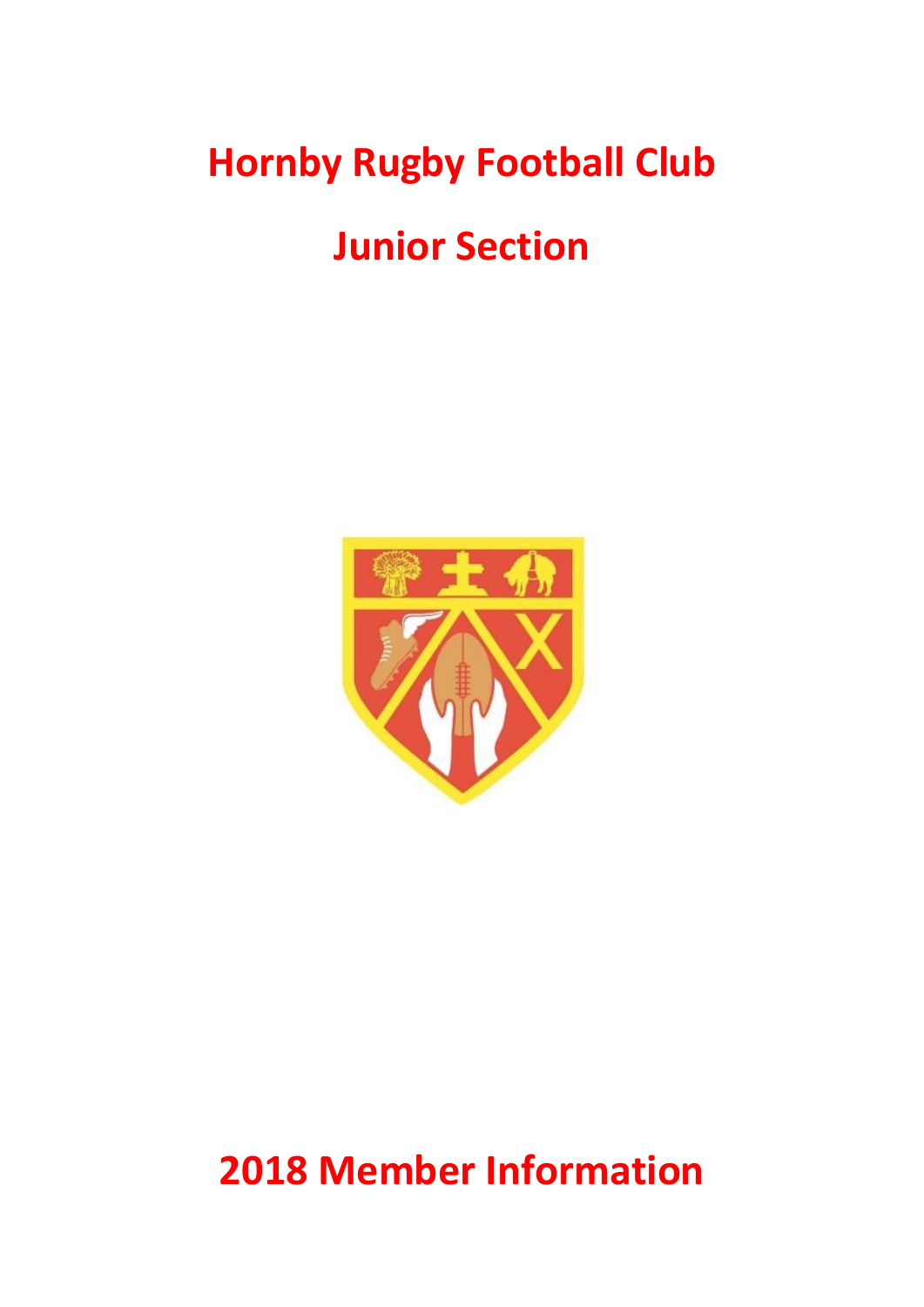My name is Steve Deans Junior Club Captain for the 2018 season. On behalf of myself and the Management Team, I would like to welcome players and families to another enjoyable and exciting rugby season. Extending a special welcome to new members and supporters.

The Hornby Rugby Football Club is committed to offering junior members of all ages a positive rugby experience. Supported by our skilled coaches who are dedicated and motivated to support and develop the skills of our junior players.

We are a family oriented club offering many social opportunities throughout the season, including the Annual interclub Ashburton Celtic vs Hornby RFC tournament, which will this year be held at Hornby RFC, Denton Park (date to be advised)

We encourage players and supporters to attend clubrooms for weekly prizegiving, to recognise the day's achievements and celebrate with team Player of the Days. Clubrooms open at 4:00pm with Prize giving at 4:30pm. Bar and kitchen will be open for purchases.

The Junior Section Handbook is designed to provide all the information needed, to help you and your child experience an enjoyable and exciting rugby season.

In this hand book you will find the clubs Code of Conduct. This outlines the standard of behaviour for everyone – including administrators, coaches, officials, players and supporters. **Please read this carefully.**

Important dates will be advised closer to the time. Please like us on face book Hornby Rugby Football Club for all the up to date information.

Please do not hesitate to contact me for information throughout the season. [Junior.club.captain@gmail.com](mailto:Junior.club.captain@gmail.com) or 0279649043

Kind regards Steve Deans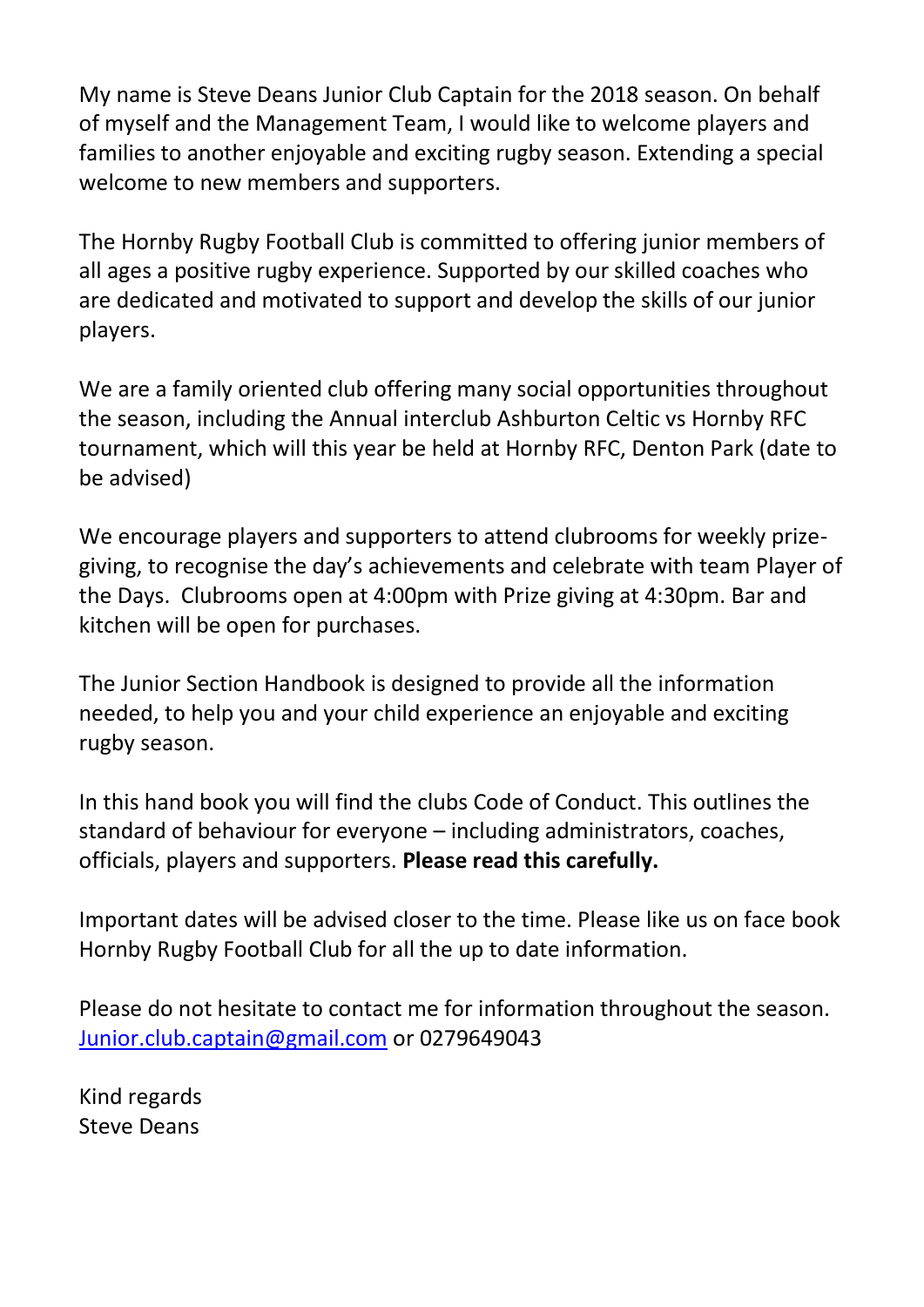# **CODE OF CONDUCT**

The Hornby RFC Management Committee shall have the power to suspend, remove, or expel from the Club, or inflict such other punishment as it may deem necessary upon any player/member/supporter/team, or other, who shall not adhere to the following rules:

## **GAME INVOLVEMENT:**

- Bring the game into disrepute
- Fighting or over aggressive behaviour
- Continual foul or bad language
- Under the influence of alcohol, drugs or banned substances
- You must respect the decision of match officials
- Unnecessary loss/damage to the club equipment or uniform.

# **CLUB INVOLVEMENT:**

- Bring the club into disrepute
- No drugs or illegal substances
- Fighting or over aggressive behaviour
- Respect of all club property
- Abide by all club rules and regulations

The above Club rules also applies to all members when wearing Club / Team apparel if visiting or socialising in the Community. (i.e. sponsors establishments).

We at our Club agree that when participating in rugby union whether as players, coaches, administrators, parents or spectators/supporters, *we will*:

- Participate for the enjoyment
- Encourage the acquisition of a knowledge of the Laws of the Game and abide by the Laws.
- Respect the decision of match officials (referees, touch referees and Club officials) and never argue with their judgement or abuse them physically or verbally.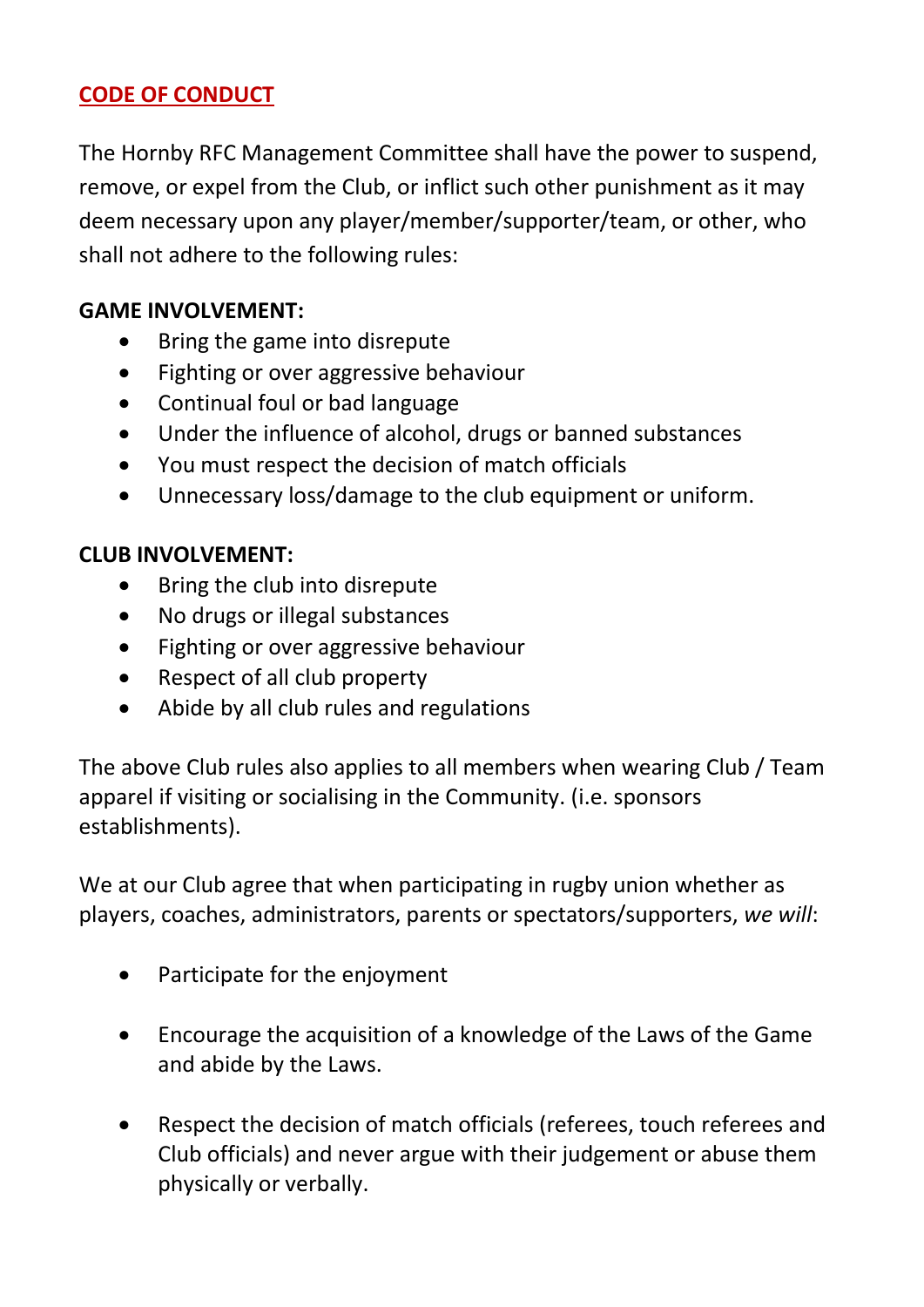- Treat all participants from opposition's teams with the respect with which we would like to be treated.
- Encourage good sportsmanship and applaud good play whether by our team or the opposition.
- Support all efforts to remove physical and verbal abuse from the field of play and side lines.
- Play hard but play fair.
- Acknowledge that honest effort is as important as victory and accept losses without undue disappointment.
- Acknowledge the Fair Play Sport Charter of the New Zealand and the Winning Women's Charter'.

## **HEALTH AND SAFTEY**

Visitors are required to take all reasonably practicable steps to ensure their own safety and that of the club members and any property while on the club site. Be aware of the local hazards and advise a Club member of any hazards you identify on site.

## **EMERGENCY PROCEDURES**

On hearing the alarm please leave the clubrooms under direction of the club members who will direct you and accompany you to the assembly area which is situated: **ON THE FIELD**

- **Love For The Game**
- **Sportsmanship**
- **Excellence**
- **Selflessness**
- **Guardianship**
- **Community**
- **Mateship**

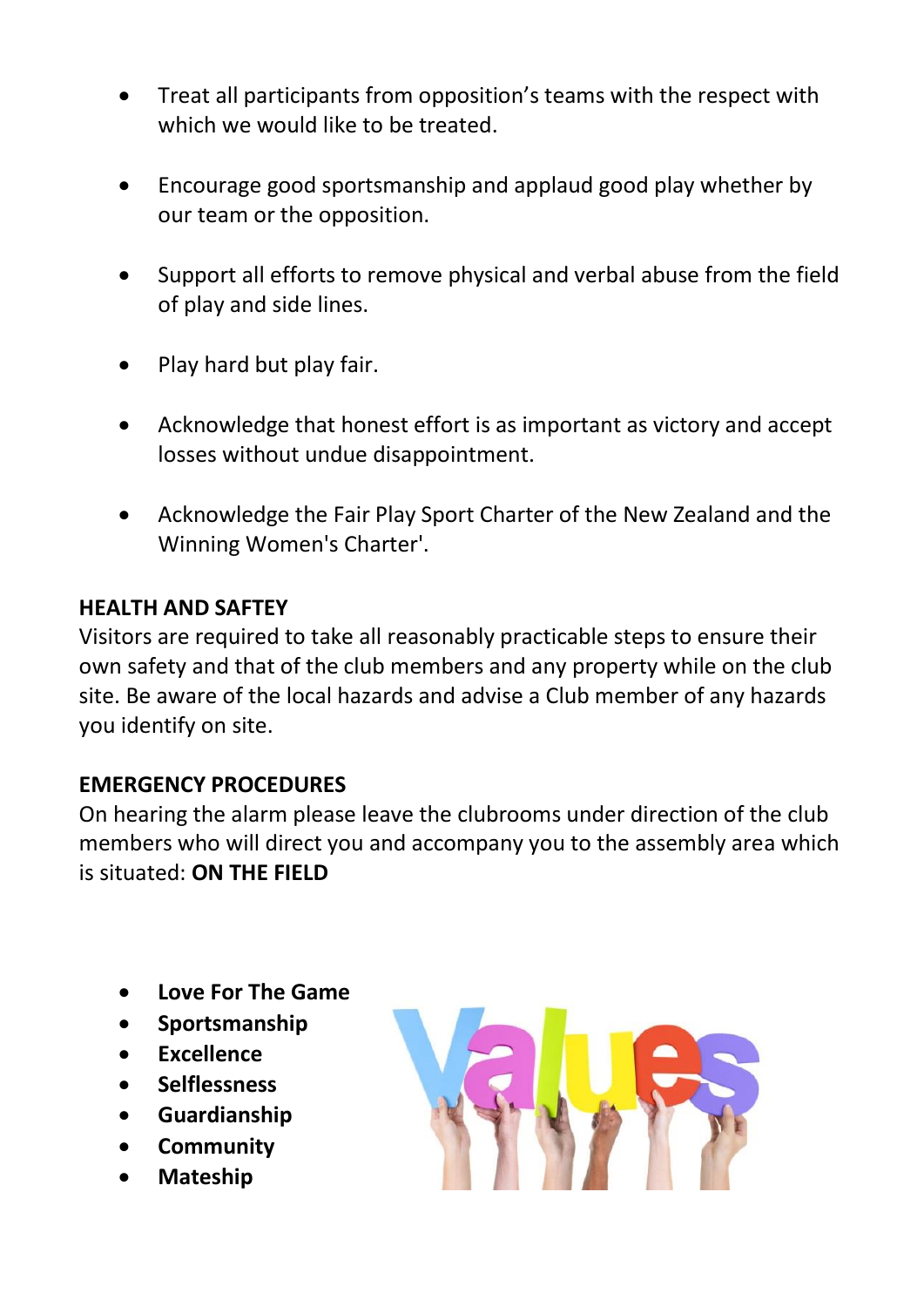## **GENERAL INFORMATION**

#### **SUBSCRIPTIONS**

Subscriptions are payable prior to competition games commencing. As per our *No Pay No Play* Policy \$80.00 One child \$60.00 Second child in same family \$50.00 Third and subsequent children in same family Additional Cost: \$30.00 per child. Upon return of each uniform in a clean tidy condition your child will be presented with a team photo at the end of the season.

#### **PAYMENT**

Subscriptions and uniform hire fees are to be paid in full with registration or payment arrangement made.

Payment can be made by eftpos over the bar or direct credit into the club bank account. Preferably not cash.

Club bank account:

**Account Name:** Hornby Rugby Football Club

**Account Number:** 02-0810-0014527-00

**Code:** Childs 1st and last name

## **IMPORTANT DATES**

**Official Weigh in TBC 7th April** No Game (U6 – U18) No Games **14th April** School Holidays (First Weekend) No Games **21st April** School Holidays (Middle Weekend) No Games **28th April** School Holidays (Last Weekend) Grading Day (U6 – U13) No Games (U14 - U18) **5th May** Grading Day (U6 – U13) Grading Day (U14 – U18) **12th May** Grading Day (U6 – U12) Grading Day (U14 – U18) **19th May** Game 1 – (U6 – U18) **26th May** Game 2 – (U6 – U18) **2nd June** Game 3 – (U6 – U18) **9th June** Game 4 – (U6 – U18) **16th June** Game 5 – (U6 – U18) **23rd June** Game 6 – (U6 – U18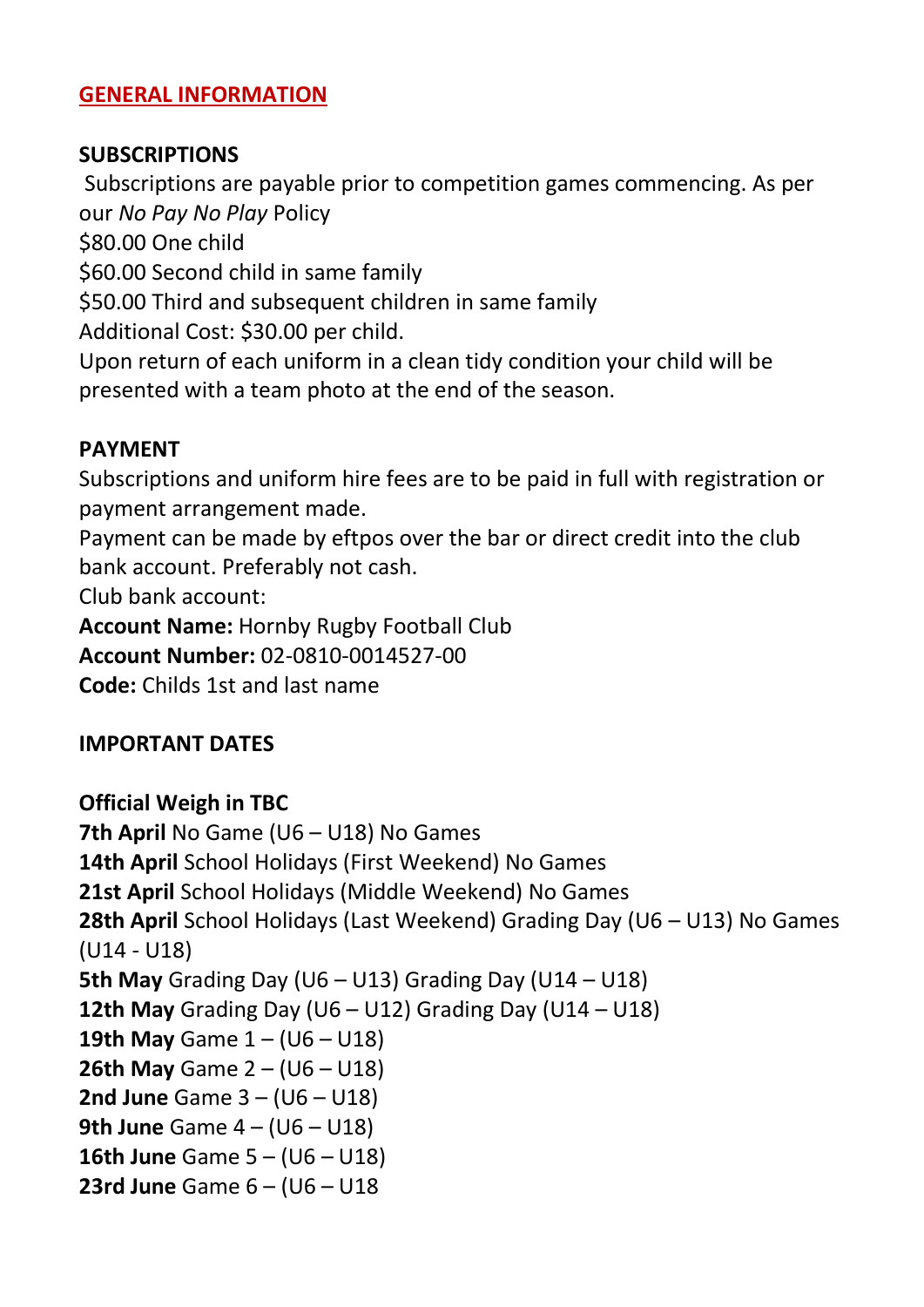# **30th June** Game 7 – (U6 – U18) **7th July** Game 8 – (U6 – U13) School Holidays (First Week) **No Games (U14- U18) 14th July** School Holidays (Middle Week) No Games **21st July** School Holidays (Last Week) No Games **28th July** Game 10 – (U6 – U13) Game 8 – (U14 – U18) **4th August** Game 11 – (U6 – U13) Game 9 – (U14 – U18) **11th August** Game 12 – (U6 – U13) Game 10 – (U14 – U18) **18th August** Game 13 – (U6 – U13) Game 11 – (U14 – U18) – **Semi-final 25th August** Game 14 – (U6 – U13) – U11 & U12 **Semi-final** Game 12 **–** (U14 – U18) **- Final 1st September** Game 15 – (U6 – U13) – U11 & U12 **Final**

# **Dates to be confirmed:**

- Ashburton Tournament
- Official weigh in
- Junior Club Day
- Junior Photos
- End of Season Prize Giving

# **CLUB CLOTHING**

# **FOR PURCHASE**

Please visi[t www.hornbyrugby.co.nz](http://www.hornbyrugby.co.nz/) and search "club apparel" on the left side of the page. See Steve to place orders.

# **JERSEYS/SHORTS**

These are provided by our Club and are to be returned immediately upon conclusion of the season, in good clean condition.

# **SOCKS**

These are provided by our Club, and do not require return

# **UNIFORM RETURN**

All uniforms to be returned on the evening of and following team photos, in clean and tidy condition. If unreturned you will be liable for the replacement cost.

**Remember:** When you are wearing your Hornby RFC uniform, you are representing our club. Wear your uniform with pride and treat it with respect.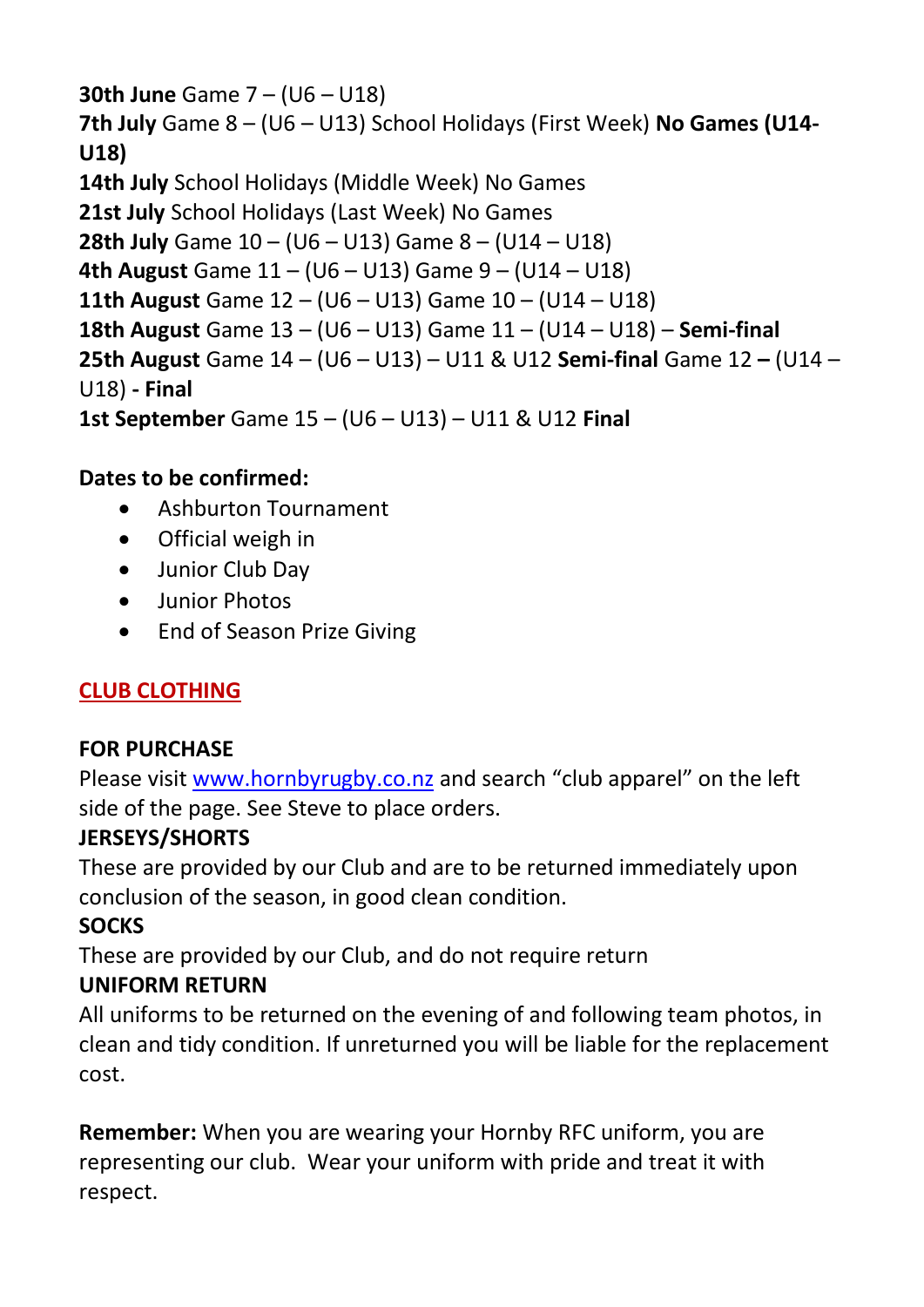### **WEEKLY PRIZE GIVING**

Player of the Day weekly Prize giving commences on **19th May 2018** at 4:30pm sharp in the Club Rooms. Doors open 4:00pm with food and beverages available for purchase.

We look forward to seeing as many of you there as possible. *Remember* – The after-match activities are just as important as the game. Consider it an opportunity to sit back and unwind.

During the prize giving, your attention is required. This is your opportunity to congratulate your team mates on yours and their successes. We hope you take this time to do just that.

## **Team Manager Name and**  Number:

**Coach Name and**  Number:

## **NOTES**